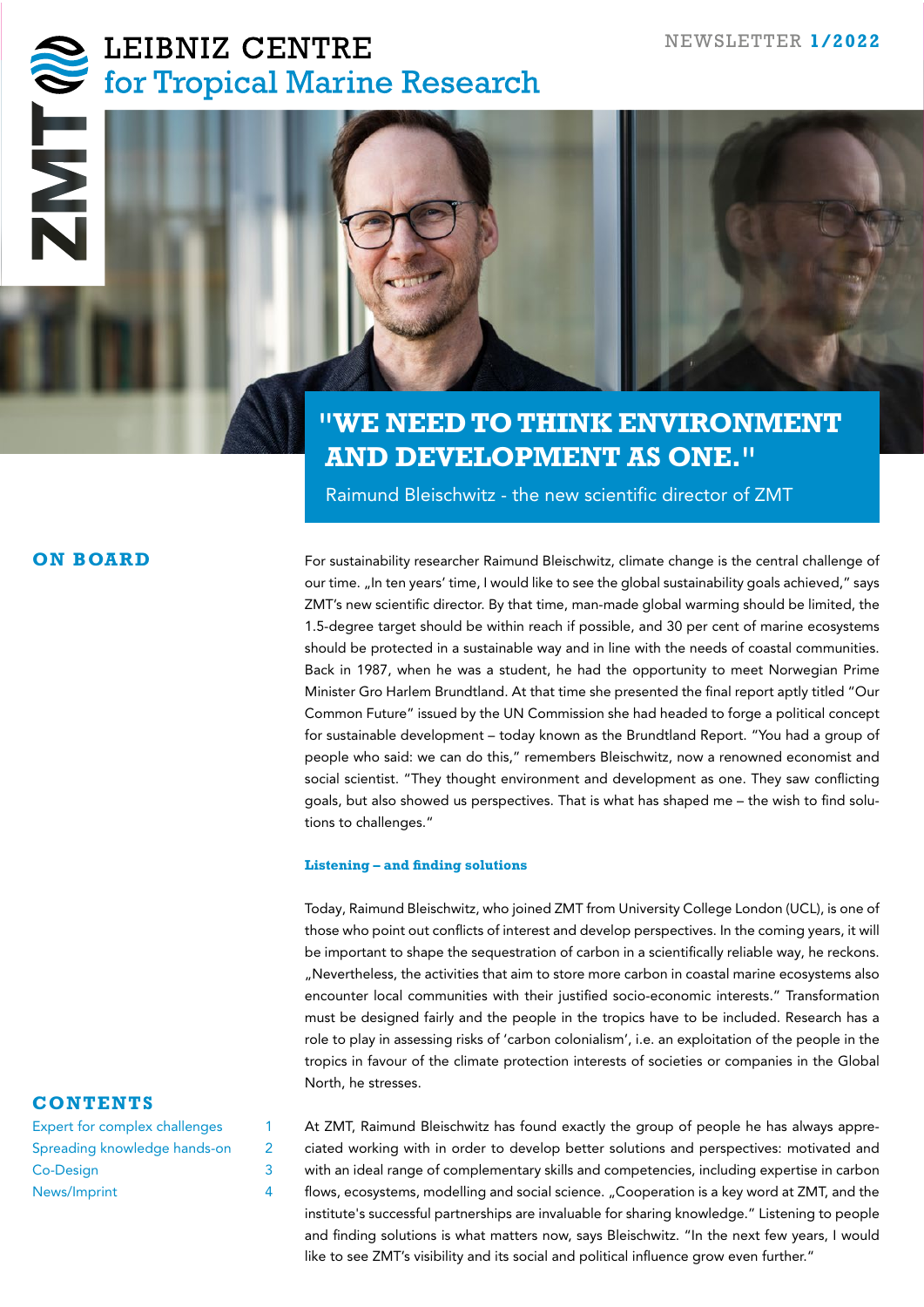# **SPREADING KNOWLEDGE HANDS-ON**

TICAS – to tackle environmental problems

What does a society need in order to pull together to successfully combat environmental problems? Factbased knowledge that everyone can access, but also networking to disseminate knowledge effectively. Because spreading knowledge lays the foundations for joint action. "We have to ensure all sectors of society are in position to join the conversation and make informed decisions," says Tim Jennerjahn, the spokesperson for the research project TICAS at ZMT.

This is precisely the goal of TICAS: to produce and disseminate knowledge that is needed to find solutions to the environmental problems facing China's coastal ecosystems. To this end, networks have to be built, capacities developed, and the sharing of ideas encouraged among stakeholders in science and society. "Too often this exchange only takes place between science and policy-makers," explains Tim Jennerjahn. "But if we are going to bring about the necessary changes we must have all sectors of society on board, i.e., NGOs, authorities, firms, educational institutions and the general public."

#### **Stakeholder workshops, lectures and school projects**

Take Hainan: One of the problems in the Chinese island province is the untreated effluent that flows into its coastal waters from aquaculture ponds. The introduction of these anthropogenic substances has an impact on the seagrass beds. For many years, ZMT has been monitoring the situation in situ in the context of bilateral projects, such as the interdisciplinary German-Chinese project [ECOLOC.](https://ecoloc.leibniz-zmt.de/)

*The project known as TICAS builds on the research activities of this collaborative undertaking and addresses political decision-makers, environmental organisations and economic stakeholders in aquaculture, fisheries and tourism for the purpose of disseminating knowledge in Hainan. (Janine Reinhardt, ZMT, Spokesperson PA 5)*

Together with the TICAS coordinator Jialin Zhang, ZMT has already held a raft of public lectures, stakeholder workshops and dialogues on the spot. "We have also visited schools, done experiments with the students and launched citizen science projects to monitor the seagrass," Jennerjahn explains. Moreover, this knowledge spreading has produced fact sheets, policy briefs, an exhibition for World Oceans Day and even art and student drawings. "The fact that, in these drawings, children differentiated between the roots and the spreading shoots of the seagrass, so-called rhizomes, tells me that the measures we initiated to spread knowledge are bearing fruit," the ZMT researcher continues. In China, he notes, there were also signs of increasing environmental consciousness, and the knowledge shared through TICAS was falling on fertile ground in Hainan.

The researchers at ZMT also learn from this collaboration. "We are preparing a scientific publication on the project in order to present the concept and assess what we can achieve professionally," says the biogeochemist from ZMT. The next interesting step could be to scientifically evaluate the data generated by the citizen science project they have initiated. It is now running without ZMT's participation – which Jennerjahn also takes to be a good sign.

*The bilateral research project "Tackling Environmental Change Issues of Chinas Coastal Aquatic Systems" (TICAS) with China is being funded by the International Office of the Federal Ministry of Education and Research (BMBF) until July 2022. [>MORE](https://www.leibniz-zmt.de/en/research/research-projects/ticas.html) It is coordinated within ZMT's Programme Area 5 – Strategic Management and Development. [>MORE](https://www.leibniz-zmt.de/en/research/research-areas-programme-areas/programme-area-5.html)*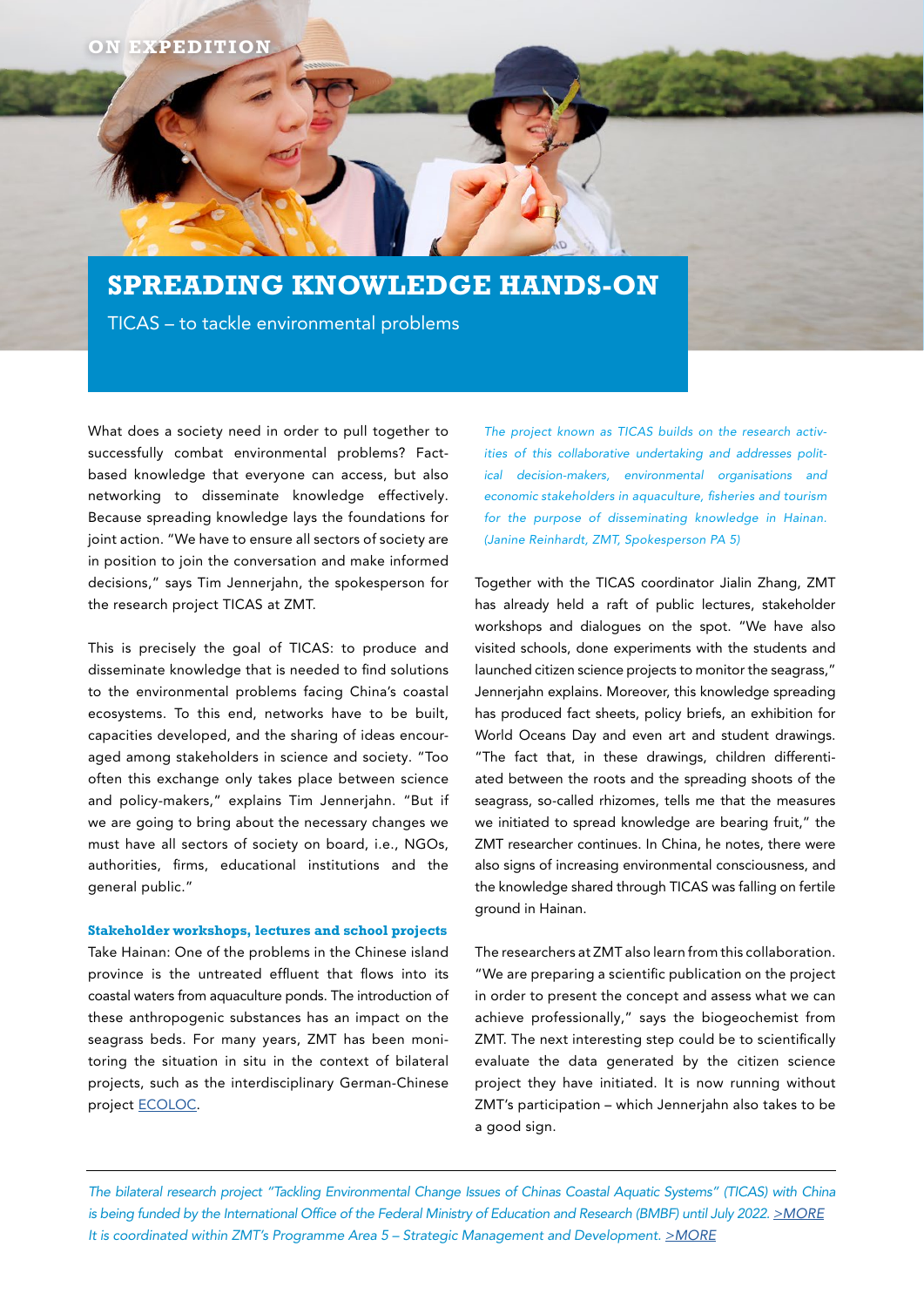# **CO-DESIGN**

Thirty years of ZMT expertise. The head of ZMT's Office for Knowledge Exchange, Rebecca Lahl, in conversation with Sebastian Ferse, who led Future Earth Coasts from ZMT for the last three years

#### **What does co-design mean at ZMT?**

Rebecca Lahl: Co-design means planning together – in a research team with our partner institutions in the Global South and with stakeholders from society who are engaged into this planning process of our research.

Sebastian Ferse: ZMT recognised very early on where the journey was heading and has a lot of experience. You can see that when you look at our guiding principles, the [Bremen Criteria](https://www.leibniz-zmt.de/en/marine-tropics-research/our-mission-values.html). Application has always been our remit. As an institute in the Leibniz Association, ZMT's research has the prospect of decision-makers ultimately being able to utilise its results. And the co-design approach is one way of tapping the potential of solution-oriented research.

Rebecca Lahl: This is why we chose the name Office for Knowledge Exchange very consciously. For us, it's all about making knowledge available. But not only after the research projects have been completed, and not just in one direction. We foster multidirectional knowledge exchange – ideally, before the research question has even been developed.

**How does ZMT contribute to current debates on co-design?** Sebastian Ferse: As part of the UN's Decade of Ocean Science for Sustainable Development, for example, ZMT offered an information session on co-design. We are currently heading a working group of the [German](https://www.dkn-future-earth.org/activities/working_groups/088413/index.php.en) [Committee Future Earth \(DKN\)](https://www.dkn-future-earth.org/activities/working_groups/088413/index.php.en) which explores co-design approach-es to coastal research and drafts recommendations to the German Research Foundation (DFG). We have also prepared a handbook on co-design in research partnerships for the GIZ's initiative [MeerWissen](https://www.leibniz-zmt.de/en/news-at-zmt/news/overview/co-design-guidance-for-research-partnerships.html).

Rebecca Lahl: But ZMT itself also learns from discourse and practice – how to incorporate the knowledge of non-scientific stakeholders. For this purpose, we have created a forum for just these activities and projects in our Programme Area 5. Here, staff can share ideas on collaboration, knowledge exchange and capacity building, and learn from one another.

#### **What challenges does co-design pose?**

Rebecca Lahl: Co-design calls for a great deal of time, resources and coordination. But up to now, co-design phases have barely played a role in funding schemes. Research funders expect a perfectly thought-through project proposal. But we are observing a trend towards creating more scope and funds for co-design phases.

Sebastian Ferse: ZMT's project PACPATH, which was launched in 2021, is a good example. It is funded by the Belmont Forum with the involvement of the German Research Foundation (DFG). It explores ways to support sustainable development in island states in the Pacific – using precisely an integrated approach. The aim is to generate scientific projects and establish processes, methods and networks that will enable the interest groups from science and local indigenous and civil society organisations to jointly achieve the objectives that revolve around the sustainable development goals. Before the research phase there is a two-year co-design phase devoted to networking activities to discover who the relevant stakeholders in society are that need to come on board. That is the essence of good co-design, a clear preliminary phase that is also appropriately funded.

*The research and knowledge exchange project "Pacific Ocean Pathways in support of sustainable development: an integrated approach" (PACPATH) is part of ZMT's Programme Area 5 – Strategic Management and Development. It unites stakeholders and research institutions from France, USA, New Caledonia, Fiji and Germany. It is funded by the Belmont Forum and the German Research Foundation (DFG). [>MORE](https://www.leibniz-zmt.de/en/research/research-projects/pacpath.html)*